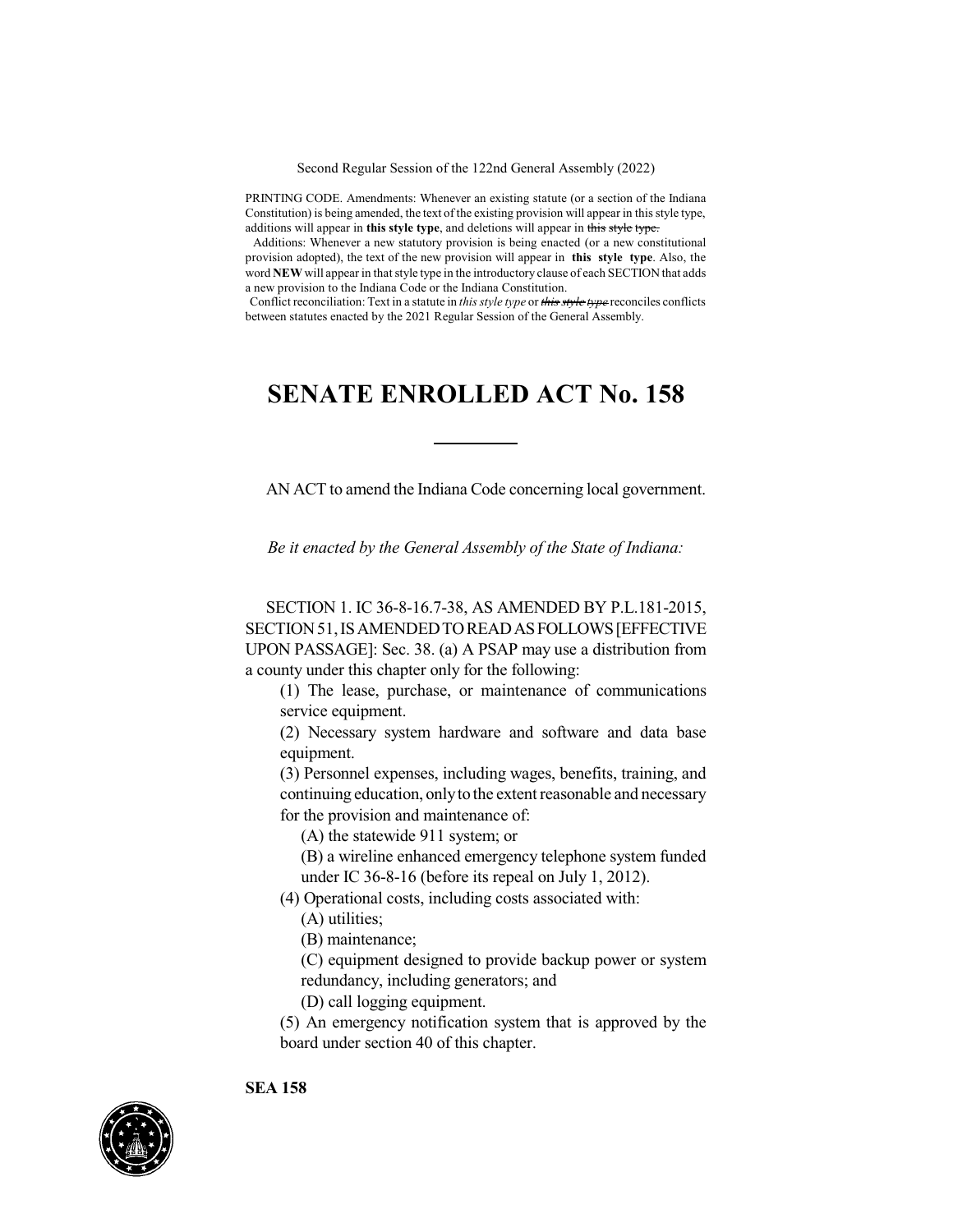(6) Connectivity to the Indiana data and communications system (IDACS).

(7) Rates associated with communications service providers' enhanced emergency communications system network services. (8) Mobile radio equipment used by first responders, other than radio equipment purchased under subdivision (9) as a result of the narrow banding requirements specified by the Federal Communications Commission.

(9) Up to fifty percent (50%) of the costs associated with the narrow banding or replacement of radios or other equipment as a result of the narrow banding requirements specified by the Federal Communications Commission.

(b) A PSAP may not use a distribution from a county under this chapter for the following:

 $(1)$ The construction, purchase, renovation, or furnishing of PSAP buildings.

(2) Vehicles.

(c) Not later than January 31 of each year, each PSAP shall submit to the board a report of the following:

(1) All expenditures made during the immediately preceding calendar year from distributions under this chapter.

 $(2)$  Call data and statistics for the immediately preceding calendar year, as specified by the board and collected in accordance with any reporting method established or required by the board.

(3)All costs associatedwith dispatchingappropriate public safety agencies to respond to 911 calls received by the PSAP.

(4) All funding sources and amounts of funding used for costs described in subdivision (3).

**(5) Public safety telecommunicator continuing education requirements established under IC 36-8-16.8-8(a)(2).**

(d) The state board of accounts shall audit the expenditures of distributions under this chapter by each PSAP that receives distributions under this chapter. In conducting an audit under this subsection, the state board of accounts shall determine, in conjunction with the board, whether the expenditures made by each PSAP are in compliance with subsections (a) and (b). The board shall review and further audit any ineligible expenditure identified by the state board of accounts under this subsection or through any other report. If the board verifies that the expenditure did not comply with this section, the board shall ensure that the fund is reimbursed in the dollar amount of the noncomplying expenditure from any source of funding, other than a fund described in subsection (e), that is available to the PSAP or to a

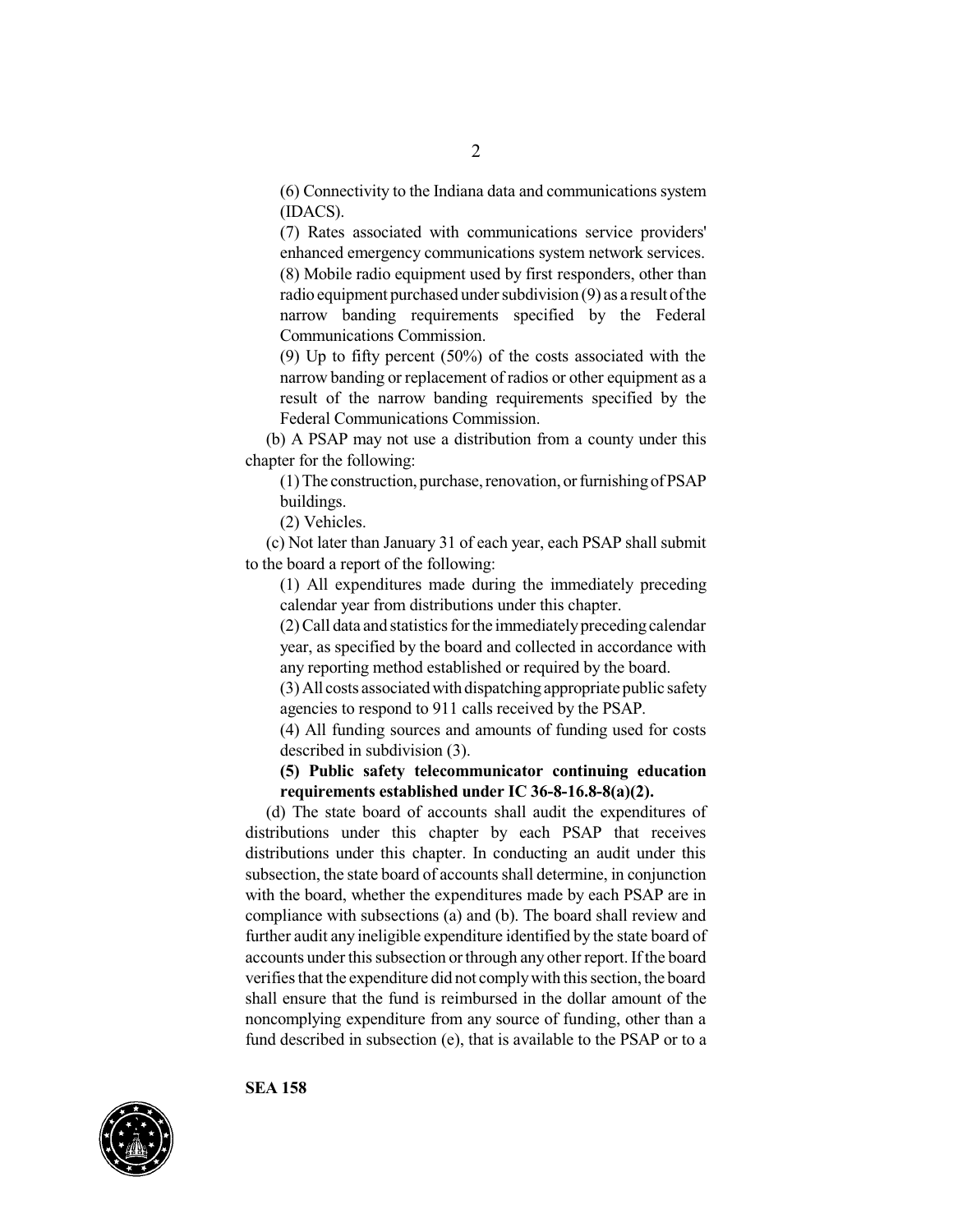unit in which the PSAP is located.

(e) A distribution under section  $37(a)(2)$  of this chapter must be deposited by the treasurer of the county in a separate fund set aside for the purposes allowed by subsections (a) and (b). The fund must be known as the  $(insert name of country) 911 fund. The country$ treasurer may invest money in the fund in the same manner that other money of the county may be invested, but income earned from the investment must be deposited in the fund set aside under this subsection.

(f) Not later than November 1 of each year, the board shall provide in an electronic format under IC 5-14-6 to the general assembly the information submitted under subsection  $(c)(3)$  and  $(c)(4)$ .

SECTION 2. IC 36-8-16.8 IS ADDED TO THE INDIANA CODE AS A **NEW** CHAPTER TO READ AS FOLLOWS [EFFECTIVE UPON PASSAGE]:

**Chapter 16.8. Public Safety Telecommunicator Training**

**Sec. 1. As used in this chapter, "board"meansthe statewide 911 board established by IC 36-8-16.7-24.**

**Sec. 2. As used in this chapter, "public safety agency" has the meaning set forth in IC 10-10.5-1-5.**

**Sec. 3. As used in this chapter, "PSAP" has the meaning set forth in IC 10-10.5-1-4.**

**Sec. 4. As used in this chapter, "public safety telecommunicator" has the meaning set forth in IC 10-10.5-1-6.**

**Sec. 5. As used in this chapter, "unit" hasthe meaning set forth in IC 36-1-2-23.**

**Sec. 6.(a) Aunit operating aPSAPshall establisha public safety telecommunicator basic training program for that PSAP by December 31, 2023. The minimum basic training program requirements must include the following:**

**(1) A basic forty (40) hour telecommunicator course.**

**(2)NationalIncidentManagementSystems coursesincluding:**

**(A) IS-100, introduction to the incident command system. (B) IS-200, basic incident command system for initial response.**

**(C) IS-700, introduction to the national incident management system.**

**(3) A National Crime Information Center (NCIC) and an Indiana Data and Communications System (IDACS) course. (4) A telecommunicator cardiopulmonary resuscitation (T-CPR) course, if the training under subsection (b) is not provided.**

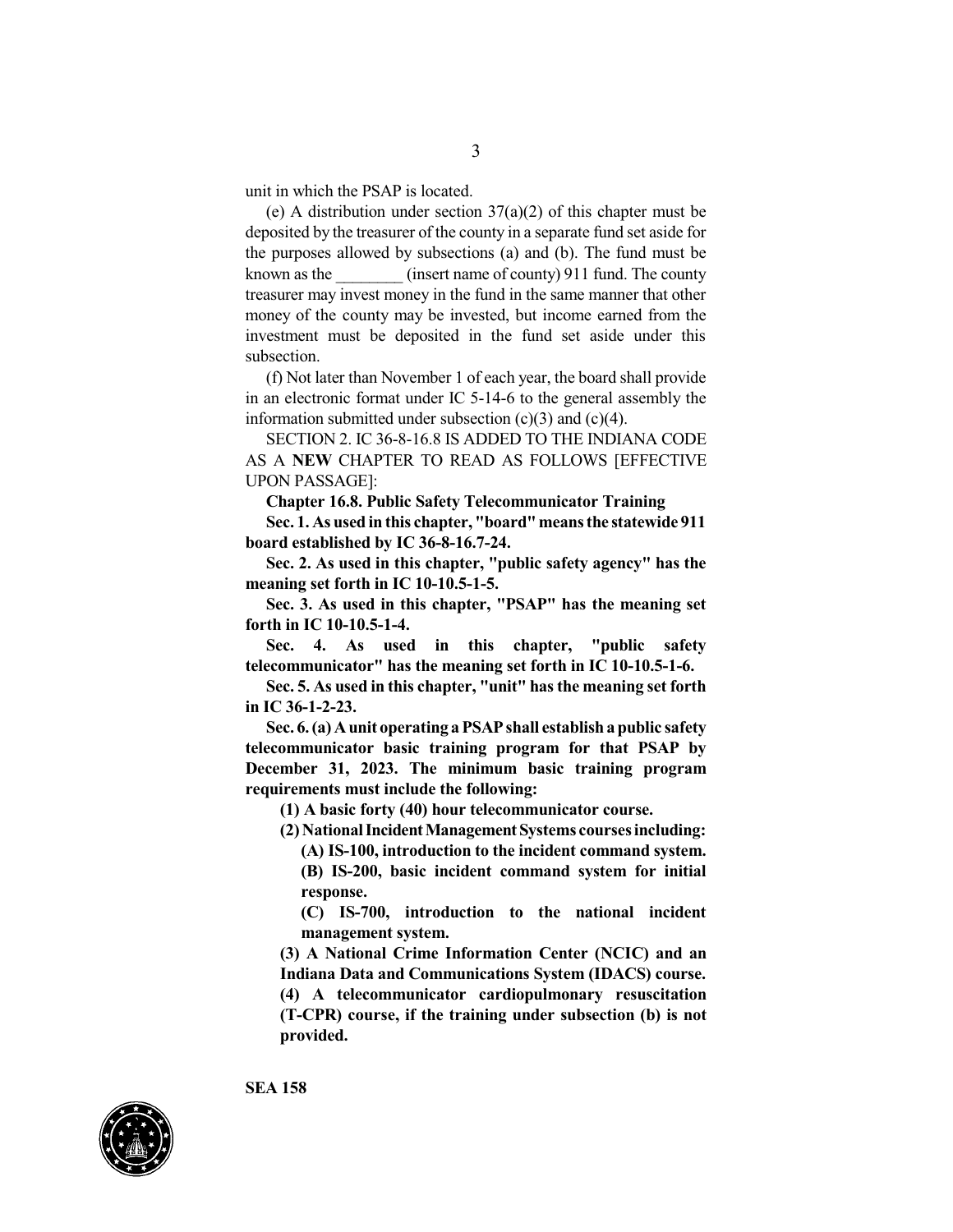**(b) In addition to the requirements of subsection (a), the public safetytelecommunicator trainingprogramshallinclude emergency medical,police, andfiredispatchprotocoltraining forpublic safety telecommunicators who perform those functions.**

**Sec. 7. A unit operating a PSAP shall establish procedures for certifying andcredentialing a public safety telecommunicator who completes the requirements established under section 6 of this chapter.**

**Sec. 8. (a) A unit operating a PSAP shall require each public safety telecommunicator to:**

**(1) complete the unit's training program established under section 6 of this chapter:**

**(A) within one (1) year of the date of the program's implementation; or**

**(B) within one (1) year of the public safety telecommunicator's date of hire; and**

**(2) beginning on January 1, 2024, complete twenty-four (24) hours of continuing education training, which may include recertification, in each calendar year beginning after December 31 of the calendar year in which the public safety telecommunicator completes the minimum basic training requirements established under section 6 of this chapter.**

**(b) A unit shall approve continuing education courses that are eligible to meet the annual requirement in subsection (a)(2).**

**(c)Aunitshall recordthe completionof anapprovedcontinuing education course and count it towards a public safety telecommunicator's satisfaction of the annual requirement in subsection (a)(2). A unit shall also record the name of each public safety telecommunicatorwho completesthe annual requirementin subsection (a)(2) and provide thatinformation to the board as part of the annual data collection described in IC 36-8-16.7-38.**

**Sec. 9. Subject to section 8 of this chapter, after December 31, 2023, an individual may not work as a public safety telecommunicator for a unit unless the individual has completed the unit's training program established under section 6 of this chapter.**

**Sec. 10. A public safety telecommunicator must satisfy the continuingeducationrequirementimposedunder section8(a)(2) of this chapter to remain eligible to work as a public safety telecommunicator.**

**Sec. 11. (a) The costs associated with the basic training courses described in section 6 of this chapter are considered operating**

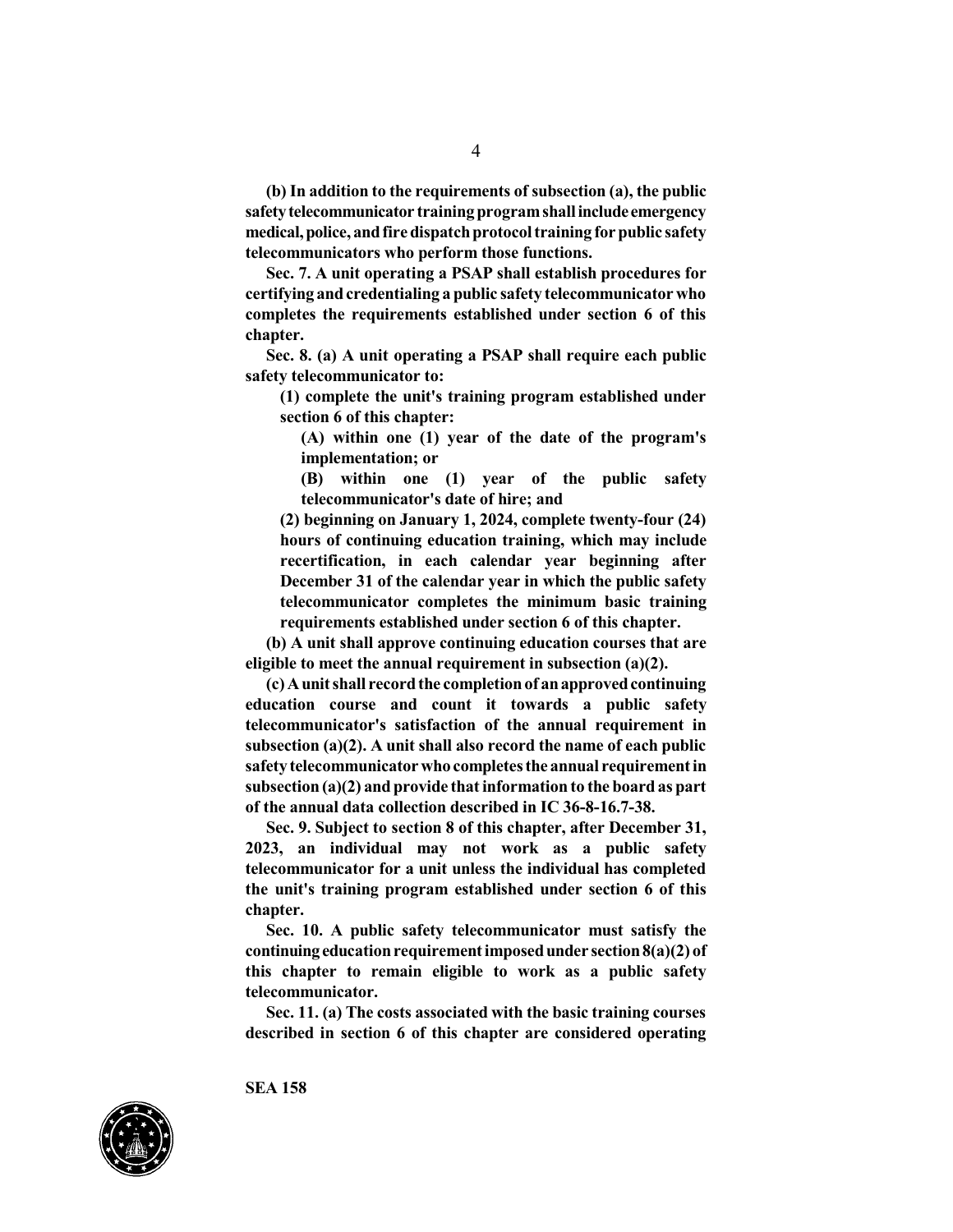**expenses ofthe statewide 911 systemunder IC36-8-16.7-37andare eligible for reimbursement by the board.**

**(b) A public safety agency that employs full-time or part-time public safety telecommunicators is eligible for reimbursement of the costs associated with the basic training courses described in section 6 of this chapter.**

**(c) The board shall establish a process for providing reimbursement for costs described under subsection (b).**

SECTION 3. **An emergency is declared for this act.**